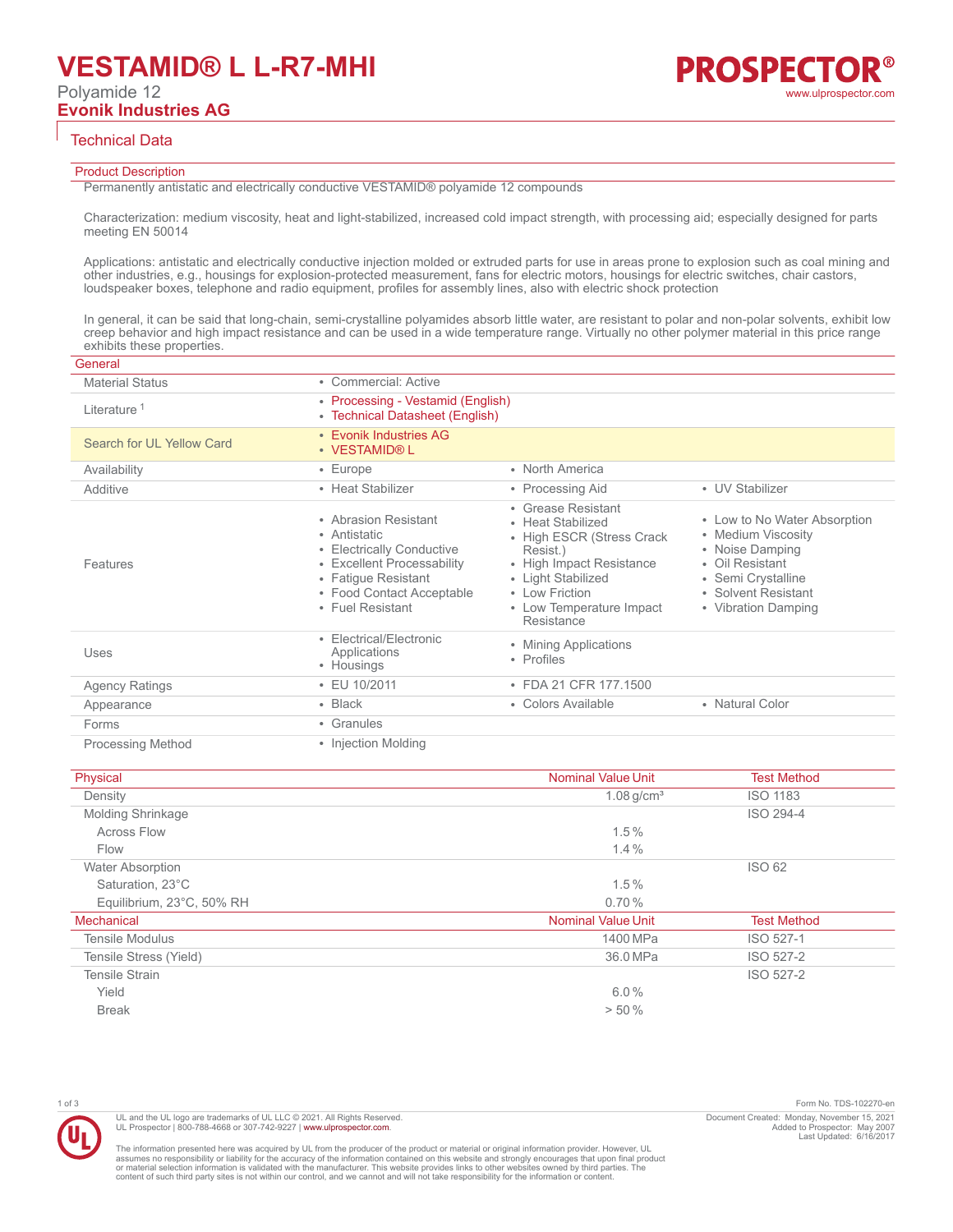# **VESTAMID® L L-R7-MHI**

Polyamide 12

## **R® PROSPECTO Evonik Industries AG** [www.ulprospector.com](http://www.ulprospector.com)

| Impact                             | <b>Nominal Value Unit</b> | <b>Test Method</b>   |
|------------------------------------|---------------------------|----------------------|
| Charpy Notched Impact Strength     |                           | <b>ISO 179/1eA</b>   |
| -30°C, Complete Break              | $12$ kJ/m <sup>2</sup>    |                      |
| 23°C. Partial Break                | $60 \mathrm{kJ/m^2}$      |                      |
| Charpy Unnotched Impact Strength   |                           | ISO 179/1eU          |
| $-30^{\circ}$ C                    | No Break                  |                      |
| $23^{\circ}$ C                     | No Break                  |                      |
| <b>Thermal</b>                     | <b>Nominal Value Unit</b> | <b>Test Method</b>   |
| Deflection Temperature Under Load  |                           |                      |
| 0.45 MPa, Unannealed               | 130 °C                    | <b>ISO 75-2/B</b>    |
| 1.8 MPa, Unannealed                | 50.0 °C                   | <b>ISO 75-2/A</b>    |
| Vicat Softening Temperature        |                           |                      |
| $\qquad \qquad -$                  | $140^{\circ}$ C           | <b>ISO 306/B</b>     |
| $\overline{\phantom{a}}$           | $175^{\circ}$ C           | <b>ISO 306/A</b>     |
| Melting Temperature <sup>3</sup>   | 178 °C                    | ISO 11357-3          |
| CLTE - Flow (23 to $55^{\circ}$ C) | $1.7E-4$ cm/cm/ $°C$      | ISO 11359-2          |
| Electrical                         | <b>Nominal Value Unit</b> | <b>Test Method</b>   |
| <b>Volume Resistivity</b>          | $1.0E+7$ ohms $\cdot$ cm  | <b>IEC 60093</b>     |
| <b>Insulation Resistance</b>       | $1.0E+7$ ohms             | <b>IEC 60167</b>     |
| Flammability                       | <b>Nominal Value Unit</b> | <b>Test Method</b>   |
| <b>Flammability Classification</b> |                           | IEC 60695-11-10, -20 |
| $1.6$ mm                           | <b>HB</b>                 |                      |
| $3.2 \text{ mm}$                   | <b>HB</b>                 |                      |
| <b>Additional Information</b>      | <b>Nominal Value Unit</b> | <b>Test Method</b>   |
| <b>ISO Shortname</b>               | PA12-HI, MHZ, 16-010      | <b>ISO 1874</b>      |

### **Notes**

<sup>1</sup> These links provide you with access to supplier literature. We work hard to keep them up to date; however you may find the most current literature from the supplier.

 $2$  Typical properties: these are not to be construed as specifications.

<sup>3</sup> 2nd heating



UL and the UL logo are trademarks of UL LLC © 2021. All Rights Reserved.<br>UL Prospector | 800-788-4668 or 307-742-9227 | [www.ulprospector.com](http://www.ulprospector.com).

2 of 3 Form No. TDS-102270-en Document Created: Monday, November 15, 2021 Added to Prospector: May 2007 Last Updated: 6/16/2017

The information presented here was acquired by UL from the producer of the product or material or original information provider. However, UL<br>assumes no responsibility or liability for the accuracy of the information contai